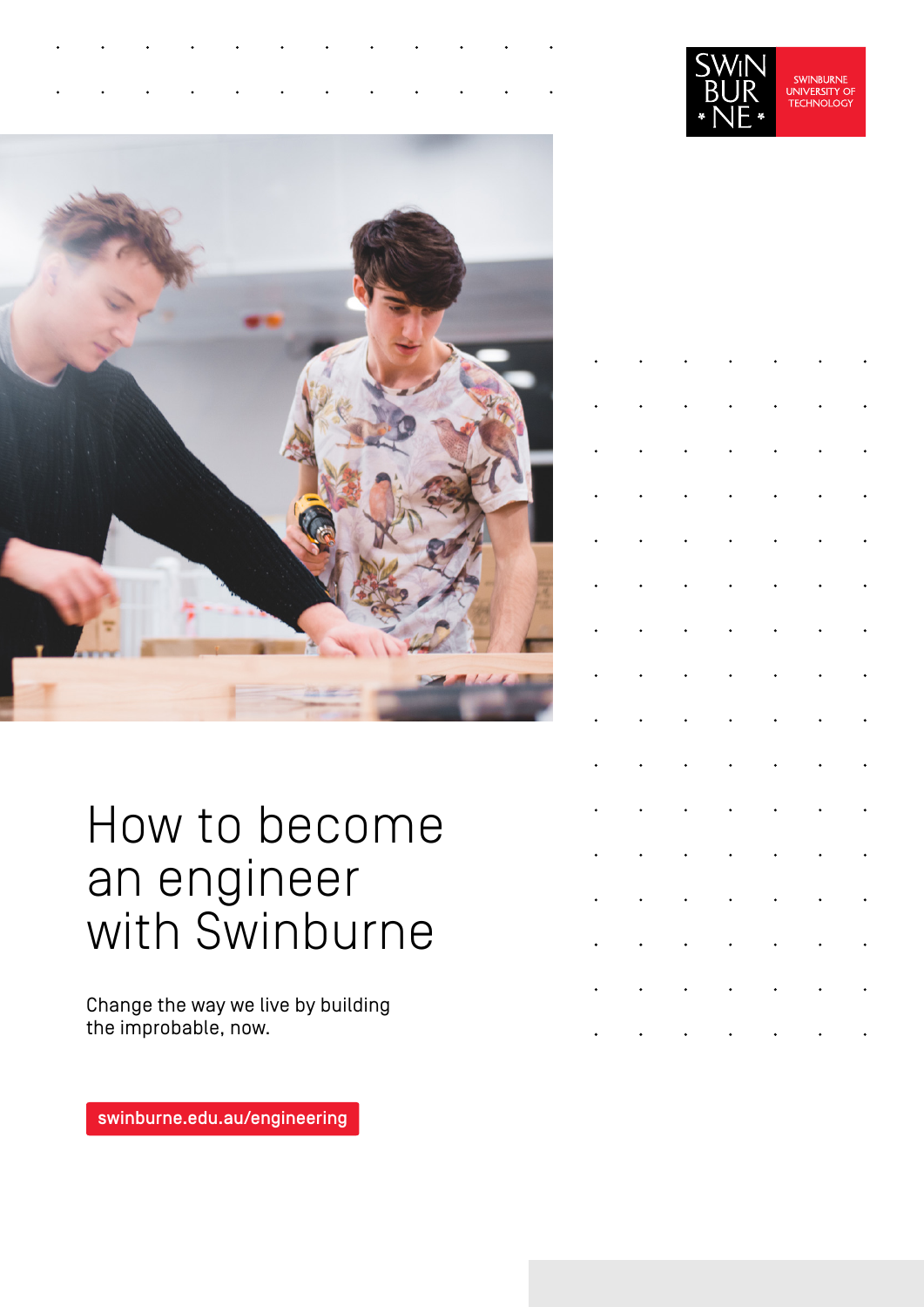## What do I need to study to become a professional engineer?

From civil and mechanical to biomedical, electrical and electronic, and software engineering, studying Engineering at Swinburne will help you learn how to create innovative solutions to contemporary problems. Simply choose a path that suits you.

For Bachelor of Engineering (Honours) (Professional), Bachelor of Engineering (Honours), Associate Degree of Engineering and Associate Degree of Applied Technologies: 25 in English (or equivalent) or 30 in English (EAL). For Advanced Diploma of Engineering Technology: There is no English pre-requisite. ^ Note that students cannot undertake both MathsLink: Further and MathsLink: Methods.





 $\bullet$ 

 $\bullet$ 

 $\bullet$